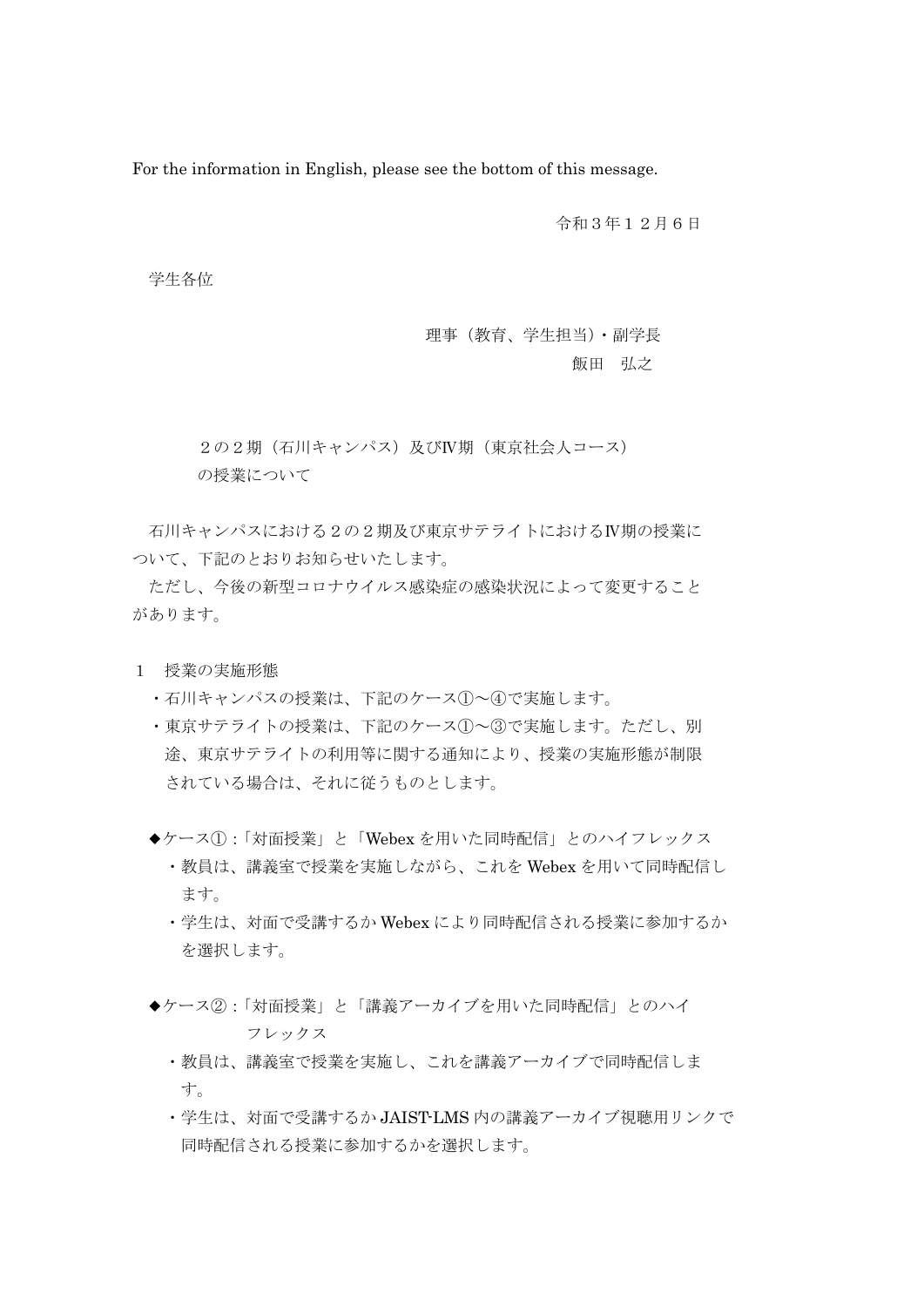※講義室の音声は届けられますが、視聴中の学生の音声は届けられません。

- ◆ケース③:オンライン授業のみ (Webex を用いた同時配信)
	- ・講義室等から行う授業の映像と音声を Webex から同時配信します。
	- ・学生は、講義室以外の場所で受講します。
- ◆ケース④:対面授業
	- ・学生は講義室において授業を受けます。

※履修登録期間中は、原則、オンラインで授業を行います。

- ※各授業の実施形態、Webex のリンク先、進め方は必ず JAIST-LMS 及び時間割 で授業前に確認してください。
- ※同一授業であっても、講義日によって実施形態が異なる場合があるので、 詳細は JAIST-LMS で確認してください。

JAIST-LMS: https://dlc-lms.jaist.ac.jp/moodle/login/index.php 時間割: https://www.jaist.ac.jp/education/courses/schedule.html

- 2 ハイフレックス授業、対面授業を受講する場合の留意事項
	- ・必ずマスクを着用する。
	- ・講義室、実験室、東京サテライトの入室時に、アルコール手指消毒、検温 を行う。(出入口付近には非接触型検温計・アルコール手指消毒器を設置)
	- ・発熱等で体調がすぐれない場合には、登学を控える。
	- ・講義前後は、消毒用シート(各講義室に配置)でマイク等の消毒を行う。
	- ・授業中は、窓や出入口のドアを開放するなど換気をこまめに行う。
	- ・接触確認アプリ(COCOA)のダウンロードを推奨する。 ダウンロード URL:

https://www.mhlw.go.jp/stf/seisakunitsuite/bunya/cocoa\_00138.html

- ・飛沫感染防止のため、不要な会話は控える。
- ・ハイフレックス型の授業の場合、原則、対面またはオンラインで受講する かを選択できるが、対面で受講する人数によっては、教室での受講人数の 制限が必要なため、その場合は授業担当教員からの指示に従う。
- ・講義室内では前後左右の間隔を空けて座る。
- 3 その他
	- ・オンライン授業を受講するにあたり、石川キャンパスに所属する学生で、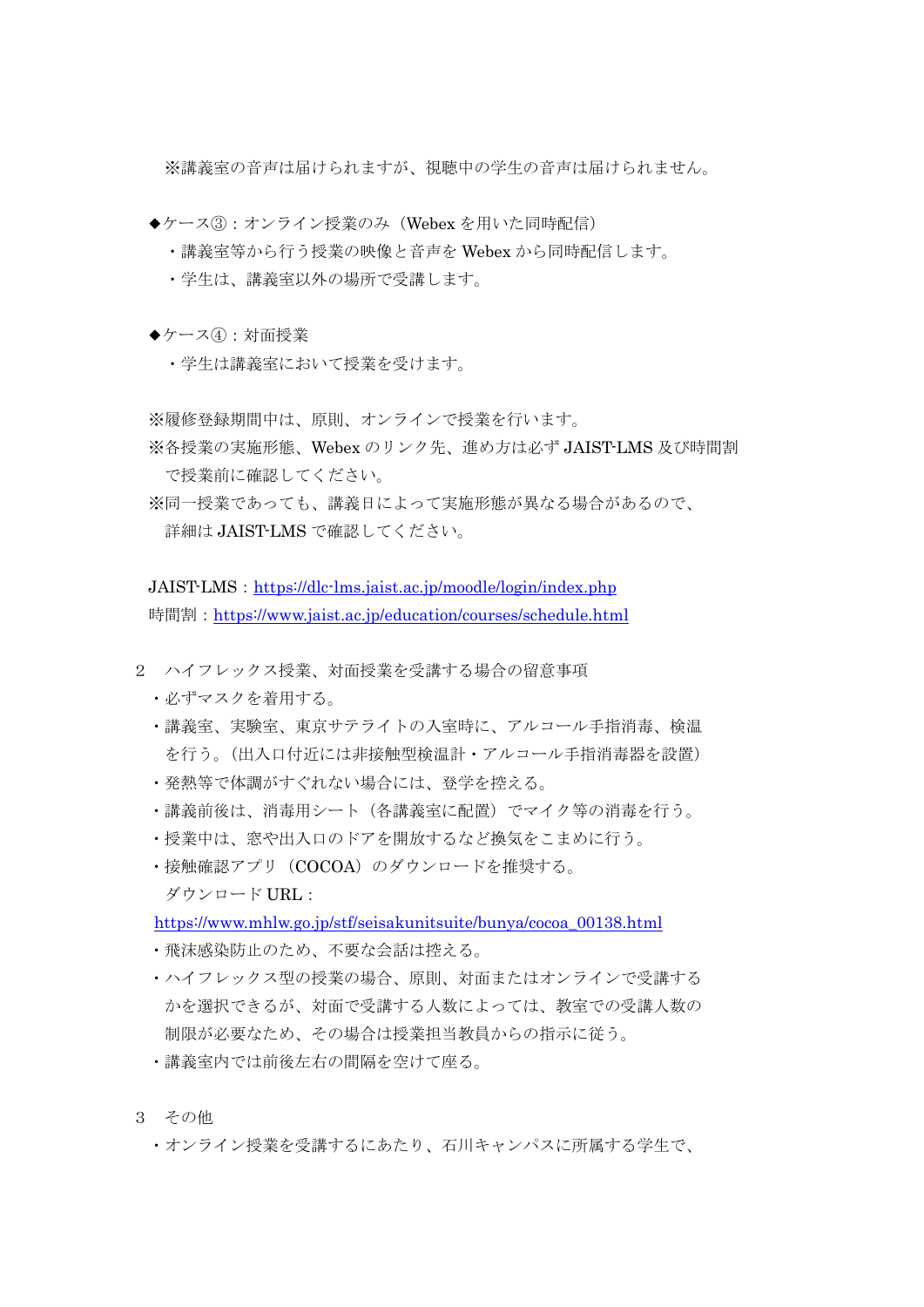自宅にインターネット環境がないなど参加環境を準備できない場合は、 M4講義室、図書館、所属研究室から参加することができます。 ※研究室の使用にあたっては、指導教員の指示に従ってください。 ※受講中は周囲の迷惑にならないようにイヤホンを利用してください(イ ヤホンはご自身で用意してください)。

 ・オンライン授業を受講するための技術的な方法は、こちらをご覧ください。 https://www.jaist.ac.jp/iscenter/online-lecture/

Dear Students:

## Trustee and Vice President for Educational and student Affairs IIDA Hiroyuki

## About the lectures for Term 2-2 in Ishikawa Campus and Term Ⅳ for Tokyo Satellite

We will inform you about the lectures for Term 2-2 in Ishikawa Campus and Term Ⅳ in Tokyo Satellite as follows. Please note that this can be changed as the infection status.

1.Implementation method of lectures

In case of ISHIKAWA campus, the lectures will be conducted in one of 4 cases shown below.

In case of Tokyo satellite, the lecture method will be Case 1, 2 or 3. If the lecture implementation method in Tokyo satellite is restricted by notice on the use of Tokyo satellite, we shall follow the restrictions.

◆Case1: Hybrid-Flexible Method using both face-to-face and Simultaneous distribution using Webex.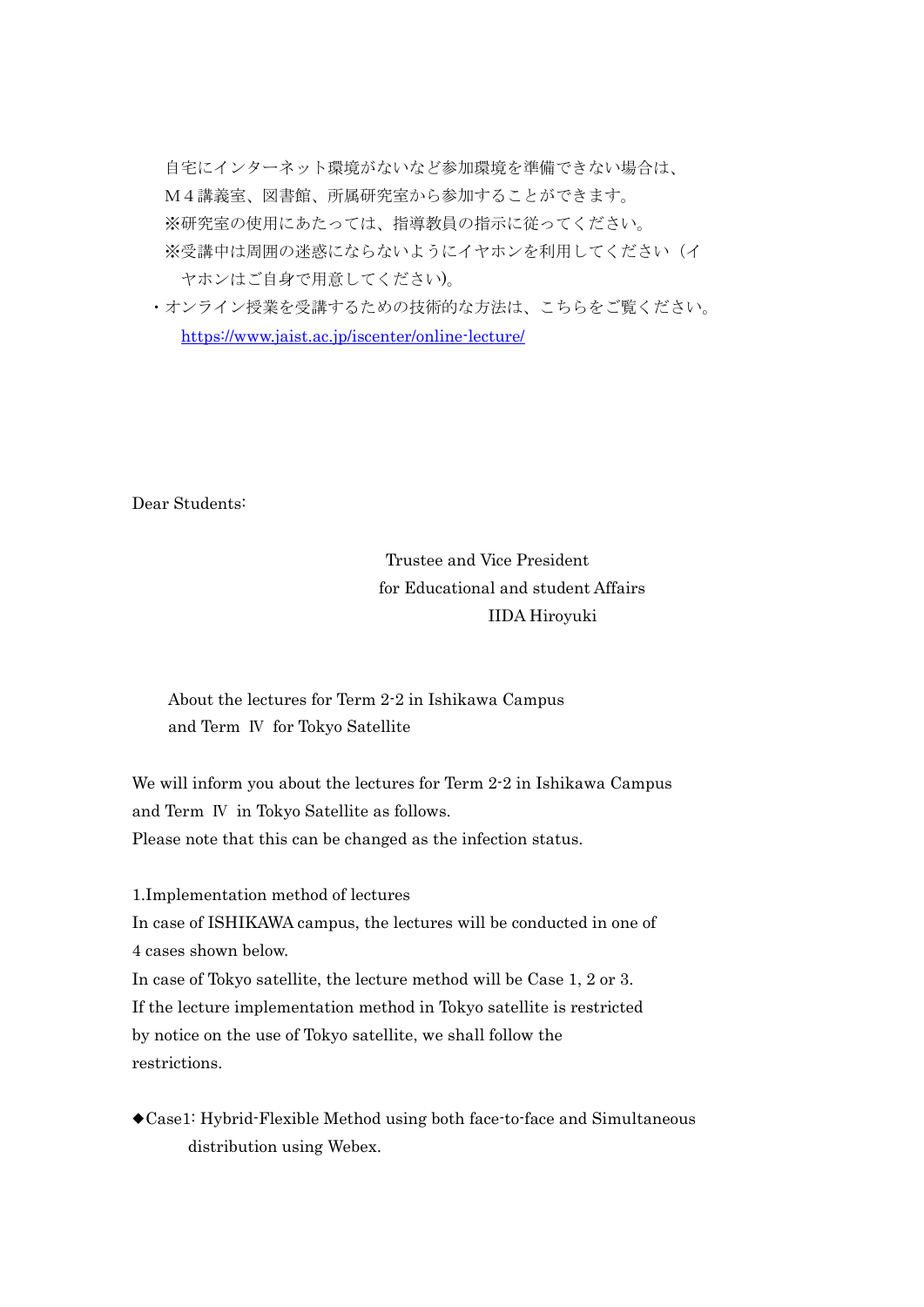・Instructors give lectures in lecture rooms and the lectures are simultaneously distributed via Webex.

・Students choose either face to face or online lecture.

◆Case2: Hybrid-Flexible Method using both face-to-face and Simultaneous distribution using JAIST-LMS

・Instructors give lectures in lecture rooms and the lectures are simultaneously distributed via JAIST-LMS.

・Students choose either face to face or online lecture. ※Only the voice in lecture room can be heard. Voice of students participating online cannot be heard.

◆Case3: Simultaneous distribution using Webex (Online lecture only)

・The video and audio of the class from the lecture room, etc. will be broadcasted simultaneously via Webex.

・Students do not enter lecture rooms.

◆Case4: face-to-face lecture

・Students take lectures in lecture rooms.

※Lectures should be online during the course registration period. ※Please be sure to check with JAIST-LMS and Class Schedule before classes.

※Please note that different method can be used in one lecture depending on the date of lecture and make sure of it in advance.

JAIST-LMS: https://dlc-lms.jaist.ac.jp/moodle/login/index.php Class Schedule: https://www.jaist.ac.jp/education/courses/schedule.html

2.Precautions when taking Hybrid-Flexible lectures and face-to-face lectures

・Wear a face mask.

・Sanitize your hands and measure your body temperature when entering the lecture room, laboratory, or Tokyo Satellite.

(Non-contact thermometer and hand sanitizer are located near the doors.)